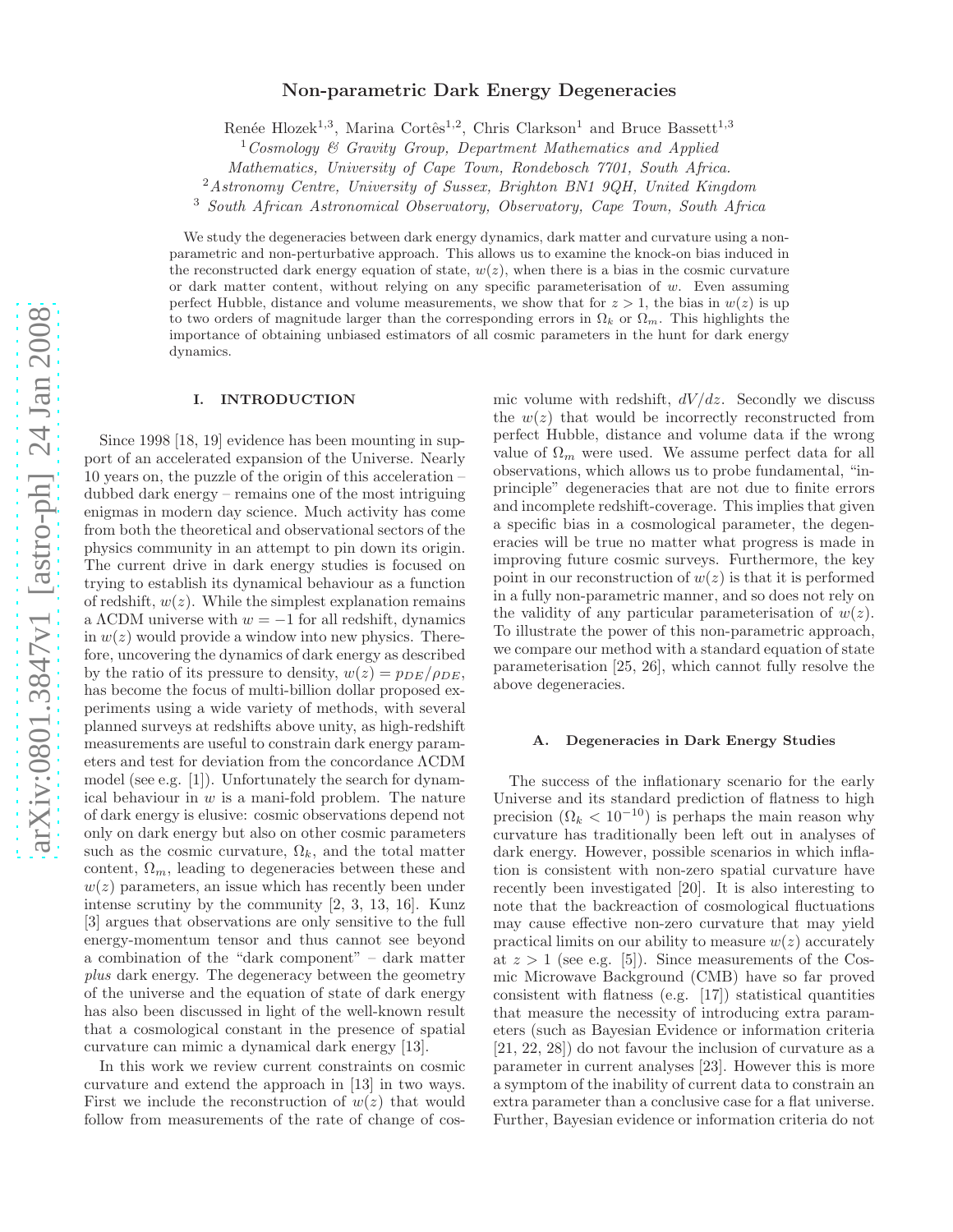take into account the power of the biases that may be introduced by falsely neglecting a parameter. We will show below that the biases introduced in neglecting curvature are very significant at  $z > 1$ .

In general constraints on curvature are very fragile to assumptions about the dark energy since they are primarily derived from distance measurements  $(d_L \text{ or } d_A)$  which are completely degenerate with curvature [12]. One way to illustrate the degeneracy between curvature and dynamics is as follows. Let us assume that we know all cosmic parameters perfectly other than the curvature  $\Omega_k$ and the dark energy equation of state,  $w(z)$ . At any redshift,  $z_*$ , a perfect measurement of  $d_L(z_*)$  (or  $d_A(z_*)$ ) allows us to measure a single quantity. If we know  $w(z_*)$ then that quantity can be  $\Omega_k$ . However, if  $w(z)$  is truly a free function, then its value at  $z_*$  is completely free and we are left trying to find two numbers from a single observation, which is impossible.

Only when we start to correlate the values of  $w(z)$  at different redshifts can we begin to use distance measurements alone to constrain the curvature. The standard way to do this is to assume that  $w(z)$  can be compressed onto a finite-dimensional subspace described by n parameters, e.g.

$$
w(z) = \sum_{j}^{n} w_j z^j \tag{1}
$$

In this case perfect distance measurements at  $n+1$  different redshifts will allow a complete solution of the problem and will yield the  $w_i$  and  $\Omega_k$ . The most extreme version of this is to assume  $\Lambda$ CDM,  $w(z) = -1$ . Within this context it is of course possible to derive very stringent constraints on the curvature. For example, combining the WMAP 3 year data and the SDSS DR5 Luminous Red Galaxy (LRG) sample leads to  $\Omega_k = -0.003 \pm 0.010$  assuming  $w = -1$  [9]. The addition of extra data is crucial since the WMAP data alone provides only the constraint  $\Omega_k = -0.3040 + 0.4067 \Omega_\Lambda$  [17].

It is a highly non-trivial statement that flat ΛCDM models provide such a good fit to all the data, but we must be aware that such constraints on the curvature are artificially strong in the sense that adding more dark energy parameters will lead to an almost perfect degeneracy with the curvature. This is visible in Fig. 17 of the WMAP3 [17] (here Fig. 1) which shows the correlation between a constant w and  $\Omega_k$ .

Hence we can currently say very little about the true value of the  $\Omega_k$  and the belief that the spatial curvature is small is essentially based on Occam's Razor. Although one could fit distance measurements with any value of  $\Omega_k$ , the required  $w(z)$  functions would be disfavoured by Bayesian model selection which penalize models with extra parameters that do not significantly improve the fit. We show in detail later the required  $w(z)$  functions to do precisely this.

At present a well-defined program for measuring the spatial curvature of the cosmos does not exist. To illustrate this, consider fixing the dark energy to be described by only n parameters. One would hope that given this



FIG. 1: The curvature-dark energy degeneracy Contours showing the 2D marginalized contours for w and  $\Omega_k$ based on combined data from WMAP3, 2dFGRS, SDSS and supernova surveys. While the slope of the degeneracy differs for this combination of data, the sign of the degeneracy is consistent with the  $w_0$  term in Eqs. (18),(19). Taken from [17].

restriction the resulting constraints on  $\Omega_k$  would be independent of the precise choice of the *n* parameters, i.e. independent of the parameterisation. Unfortunately a little thought makes it clear that this cannot be true. A parameterisation of  $w(z)$  which does not allow mimicry of curvature will provide good, decorrelated constraints on the curvature (which does not mean the corresponding best-fit will be a good fit to the data) while a model which allows perfect mimicry of the dynamics of the curvature (i.e.  $(1+z)^2$ ) will show highly correlated constraints (although for negative  $\Omega_k$  mimicry of distance data is only possible up to a critical redshift as we show later).

This dilemma is visible in various recent studies attempting to constrain cosmic curvature in the presence of multiple dark energy  $w(z)$  parameters [14–16]. For some popular parameterisation constraints on  $\Omega_k$  are of order  $|\Omega_k|$  < 0.05 at  $2\sigma$ . For other parameterisation the constraints evaporate and even  $\Omega_k \sim 0.2$  cannot be ruled out (see Fig. 2, which is taken from [15]).

Alternative cosmic measurements sensitive to curvature include the Integrated Sachs Wolfe (ISW) effect, which is sensitive to the growth of the metric fluctuations Φ, which is in turn sensitive to both dark energy and curvature. Recent work to investigate the ISW effect as a function of redshift uses the combination of CMB data with information on large scale structure [6]. Combining WMAP with such suitable tracers of large scale structure shows that  $\Phi$  has been decreasing with cosmic time [31], which rules out a large positive curvature which would have predicted the opposite trend.

Another measurement sensitive to the growth function is differential number counts  $dN/dz$ , e.g. of clusters.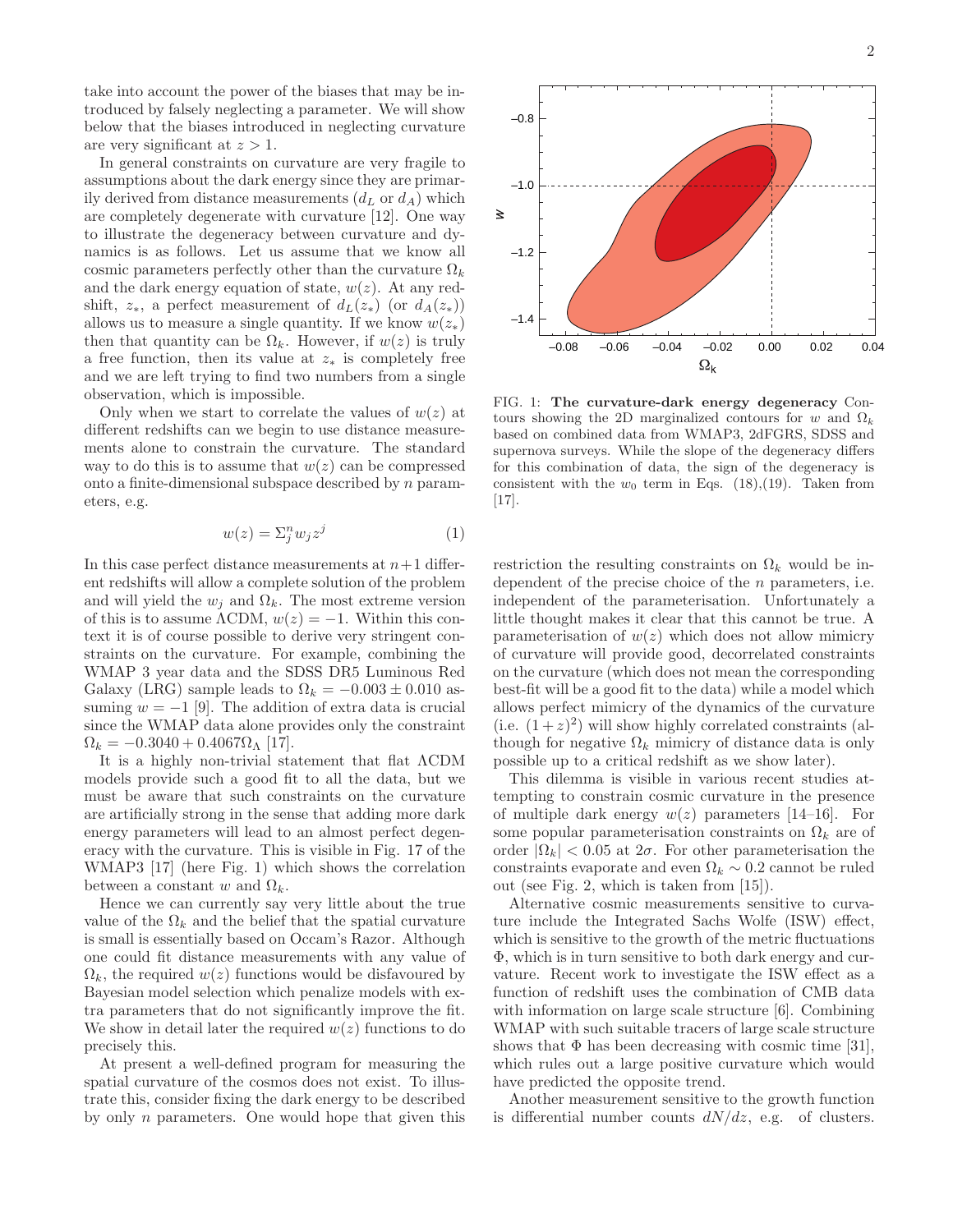

FIG. 2: The curvature-dark energy degeneracy likelihood for  $\Omega_k$  for different parameterisations of dark energy. Assuming a constant model for w, allows  $\Omega_k$  to be tightly constrained at  $2\sigma$  to be near 0. However introducing dynamics reduces these constraints significantly. Here  $X(z) = \rho_X(z)/\rho_X(0)$  is the dark energy density, which [15] assume is a free function below some cut-off redshift  $z_{cut}$ . The value of X at redshifts  $z_i = z_{cut}(i/n), i = 1, 2, ..., n$  are treated as n independent model parameters that are estimated from the data. A specific functional form for  $X$  is assumed above the cut-off redshift. The likelihoods are given for two such forms of  $X(z)$ ; namely a power law,  $X \propto (1+z)^{\alpha}$  for  $z > z_{cut}$ , and an exponential function  $X \propto e^{\alpha z}$ . In these figures there are  $n = 3$  independent redshifts below a cut-off redshift of  $z_{cut} = 1.4$ . Taken from [15].

This is a potentially sensitive test which, given a constant comoving number of objects, reduces to a test of the rate of change of cosmic volume with redshift,  $dV/dz$ . We discuss in detail below how perfect measurements of  $dV/dz$  allow reconstruction of  $w(z)$ , and we discuss the resulting errors on dark energy when systematic biases in cosmic parameters are present.

Measurements of the power spectrum from CMB data and from measurement of Baryon Acoustic Oscillations (BAO) provide estimates of the matter content of the universe. While constraints on  $\Omega_m$  are sharpened by combining data from many observations, the best-fit value is often derived on the assumption of flatness [9, 27]. Unlike the case for cosmic curvature the degeneracy between observables and the matter content is perfect and we show that incorrectly assuming a particular value for  $\Omega_m$  can also mimic deviations from ΛCDM.

#### B. Future surveys

We will show in equation  $(6)$  that simultaneous measurements of the Hubble rate  $H(z)$ , distance  $D \propto d_A, d_L$ and  $D'(z)$  allow for a perfect measurement of  $\Omega_k$ . BAO allow for the simultaneous measurement of both distance and Hubble rate at the central redshift [24]. For a flat universe  $D'(z) \propto 1/H(z)$ , but in a curved universe this is not true: the curved geodesics mean that  $D'(z)$  contains extra information encoded in  $\Omega_k$ .

Measuring  $D'(z)$  is in principle possible with future BAO, weak lensing and supernova surveys. In particular, cross-correlation tomography of deep lensing surveys appears to be a very powerful probe of curvature when combined with BAO surveys [7], assuming that self-calibration is possible. In principle it should be possible to measure the cosmic curvature to an accuracy of about  $\sigma(\Omega_k) \simeq 0.01$  for an all-sky weak lensing and BAO survey out to  $z = 10$ . In principle such a survey would be able to measure distances to about  $10^{-4} f_{sky}^{-1/2}$  in redshift bins of width  $\Delta z = 0.1$  out to  $z = 2.5$  [7]. This relies critically on the combination of weak lensing and BAO data since constraints from either observations alone are significantly degraded. This can also be seen in Fig. (3) which shows the error ellipses for the parameters in the CPL parameterisation  $w(z) = w_0 + w_a \left(\frac{z}{1+z}\right)$  assuming flatness (left) and leaving  $\Omega_k$  free (right). Note that although individual error ellipses are significantly degraded, the combined data sets have an almost unchanged error ellipse.

Our work is organized as follows: we illustrate the dependence of the background observables on the cosmological parameters  $\Omega_m, \Omega_k$  in section II A and discuss obtaining the dark energy equation of state  $w$  from observables in section II B. The process of reconstructing  $w$  via a nonparametric approach is described in section III. Finally we link this non-parametric approach to other standard approaches to dark energy degeneracies in section IV and conclude in section V.

## II. DARK ENERGY FROM OBSERVATIONS

There are three key observables of the background geometry which play a pivotal role in determining  $w(z)$ , namely measurements of distances, of the expansion history (i.e. the Hubble parameter) and of the change in the fractional volume of the Universe (e.g. from numbercounts).

The principle method to date is to relate measurements of the distances of objects to the cosmology of the Universe. This is done via either standard 'rulers' of known length - giving the angular diameter distance  $d_A(z)$  - or via standard 'candles' of known brightness which results in the luminosity distance  $d<sub>L</sub>(z)$ . These are related via the reciprocity relation  $d_L(z) = (1+z)^2 d_A$ . In an FLRW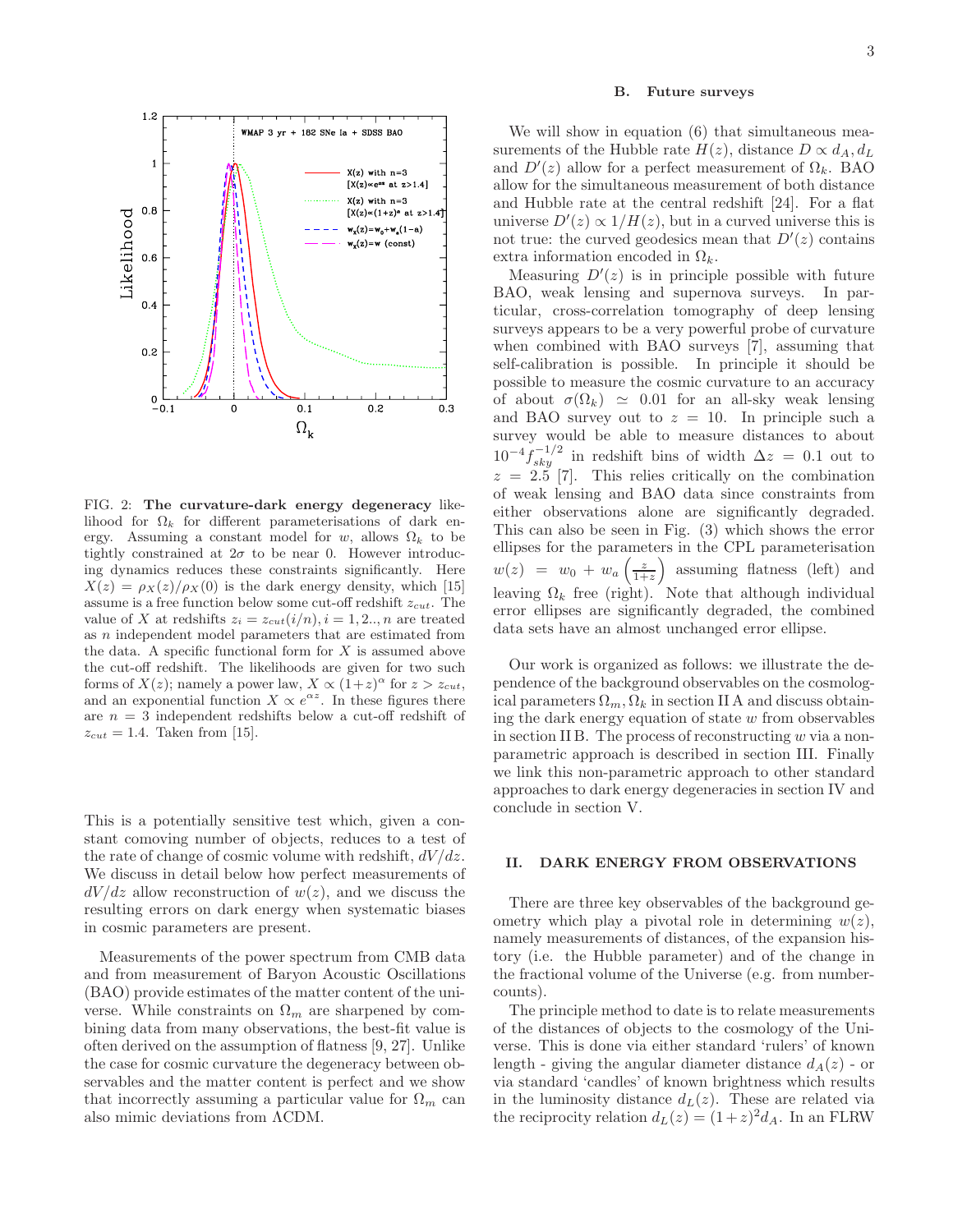4200 SNe  $0.5$  $0.5$ LSST WL  $W<sub>L</sub> + SNe$  $WL + SNe$  $+BAO$  $\varepsilon$  $\triangleright$ 0  $\overline{0}$  $-0.5$  $-0.5$  $\Omega_{\rm K}$  free  $-0.85$  $-1.15$ 1.15  $-1$  $-1$  $-0.85$  $W_0$  $W_{0}$ 

FIG. 3: Left -  $1\sigma$  error contours assuming flatness for the dark energy parameters  $w_0$  and  $w_a$  for the CPL parameterisations. Right - as on the left but with curvature left free and marginalised over. Note how pure distance measurements suffer strongly even with the very limited  $w(z)$  parameterisation but that when all the surveys are combined the final error ellipse is essentially unaffected. This is to be expected from Equation (6) which shows how  $\Omega_k$  can be determined from simultaneous Hubble rate and distance measurements. Figure from Knox et al. [8].

model, these are given by  $d_L(z) = c(1+z)D(z)/H_0$ , where we define

$$
D(z) = \frac{1}{\sqrt{-\Omega_k}} \sin\left(\sqrt{-\Omega_k} \int_0^z dz' \frac{H_0}{H(z')}\right).
$$
 (2)

Here,  $\Omega_k$  is the usual curvature parameter, and  $H(z)$  is given by the Friedmann equation,

$$
H(z)^{2} = H_0^{2} \left[ \Omega_{m} (1+z)^{3} + \Omega_{k} (1+z)^{2} + \Omega_{\text{DE}} f(z) \right] (3)
$$

where

$$
f(z) = \exp\left[3\int_0^z \frac{1+w(z')}{1+z'}dz'\right]
$$
 (4)

and  $\Omega_{DE} = 1 - \Omega_m - \Omega_k$ . Thus, given a cosmological model, we may calculate any distance measure we choose.

The Hubble parameter is in itself an observable which will play an important role in future dark energy experiments. Knowledge of  $H(z)$  allows us to directly probe the dynamical behavior of the universe, and it will be directly determined from BAO surveys which simultaneously provide the angular diameter distance,  $d_A$  at the same redshift by exploiting the radial and angular views of the acoustic oscillation scale [24], a fact that will provide key new data in coming years [4, 9, 10].

The third key background test we will discuss here is the observation of fractional volume change as a function of redshift,

$$
V'(z) \equiv \frac{\mathrm{d}^2 V}{\mathrm{d}z \mathrm{d}\Omega} = \frac{c^3 D(z)^2}{H_0^2 H(z)},\tag{5}
$$

which can in principle be determined via number-counts or the BAO.

Given any two of the above observables we may deduce the third. Perfect observations of these observables should allow us, in principle, to be able to reconstruct two free functions when in fact we only need to reconstruct one, namely  $w(z)$ , as well as two cosmological parameters,  $\Omega_m$  and  $\Omega_k$ . (Note that if we know  $H(z)$  perfectly, we know  $H_0 = H(0)$ , and so this is no longer a free parameter in the same sense.) How do we find these?

We may determine the curvature directly, and independently of the other parameters or dark energy model via the relation [13]

$$
\Omega_k = \frac{\left[H(z)D'(z)\right]^2 - H_0^2}{[H_0 D(z)]^2},\tag{6}
$$

which may be derived directly from Eq.  $(2)$ . Such independent measurements of the curvature of the universe can in turn be used to test the Copernican Principle in a model-independent way. [32]

### A. Expansions of the background observables

To illustrate the dependency of the background observables we consider here we expand them in terms of the cosmological parameters  $\epsilon_m$ ,  $\Omega_k$  and the parameter  $x = z/(1+z)$ . Here  $\epsilon_m := \Omega_{m*} - \Omega_m$ , where  $\Omega_{m*}$  is the true value of the matter energy density and  $\Omega_m$  is the assumed value, as seen in Eq. (17).

The expansions for  $H(x)$ ,  $d_L(x)$ ,  $V'(x)$  yield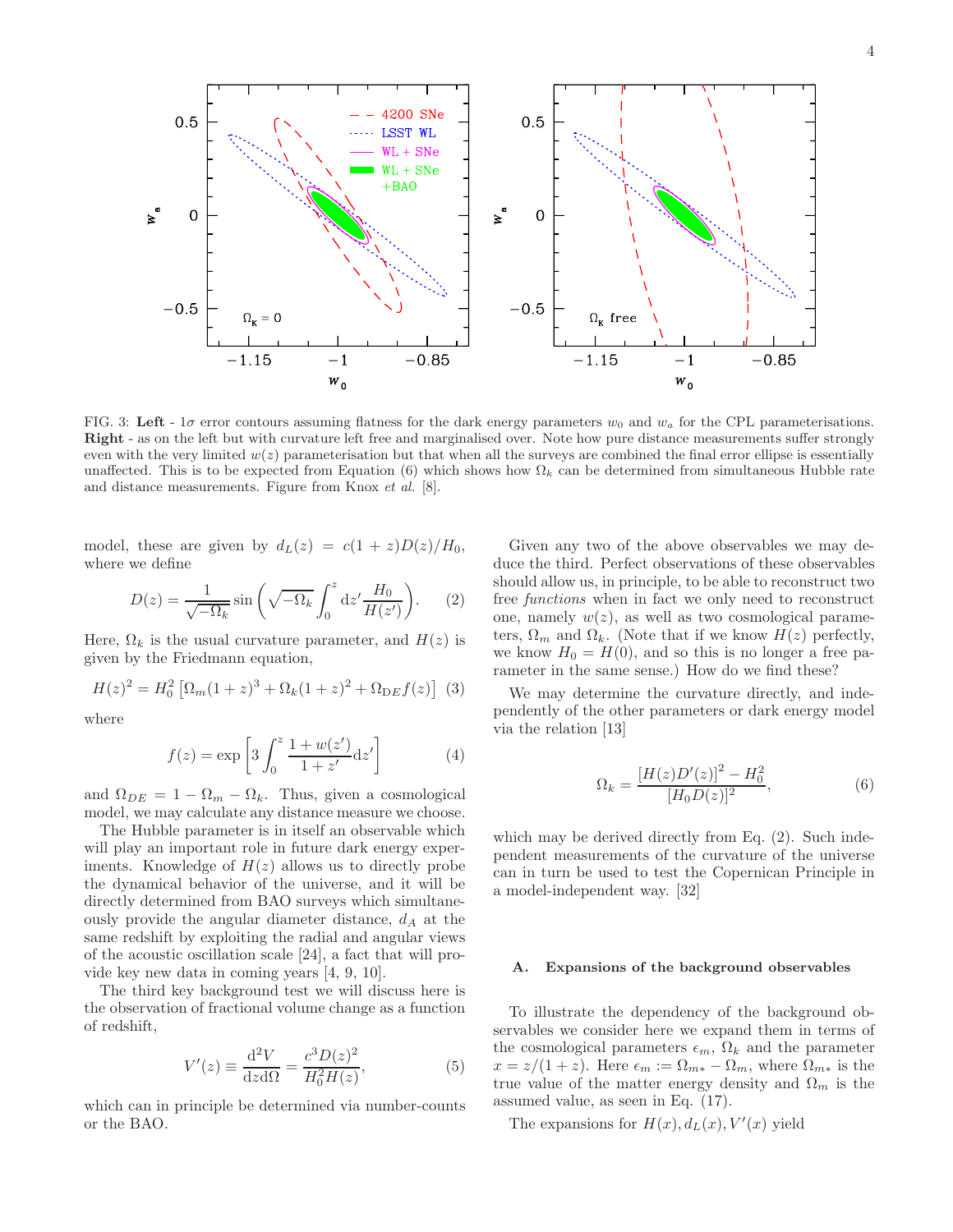$$
H(x) = H_0 \left[ 1 + \frac{1}{2} \{ 3(1 + w_0(1 - \Omega_{m*}))x - (1 + 3w_0)\Omega_k x - 3w_0 \epsilon_m \} \right]
$$
(7)

$$
d_L(x) = \frac{cx}{H_0} \left[ 1 + \left\{ (5 + 3w_0(\Omega_{m*} - 1)) + (1 + 3w_0)\Omega_k + 3w_0\epsilon_m \right\} x \right] \tag{8}
$$

$$
V'(x) = \frac{c^3 x^2}{H_0^3} \left[ 1 + \left\{ (-1 + 3w_0(\Omega_{m*} - 1)) + (1 + 3w_0)\Omega_k + 3w_0 \epsilon_m \right\} x \right]
$$
(9)

It can be seen from equations (7, 8, 9) that the leading term corresponds to that of the standard flat ΛCDM model. From these equations we can directly compute the error on the particular observable as a function of redshift based on the difference between the 'true' cosmology and the 'assumed' cosmological model.

# B. Obtaining the Dark Energy equation of state from Observations

Assuming we have 'perfect' and uncorrelated data from observations we would like to reconstruct  $w(z)$ without assuming a specific parameterisation. Depending on the particular observable of interest, there are different ways to reconstruct w.

#### Dark energy from Hubble

It is straightforward to find  $w(z)$  from the Hubble

Dark energy from distance measurements

From distance measurements, we may invert Eq. (2) to find

$$
w(z) = \frac{2 (1+z) (D^{2} \Omega_{k} + 1) D'' - D' \left[ \Omega_{k} (1+z)^{2} D'^{2} + 2 \Omega_{k} D (1+z) D' - 3 - 3 D^{2} \Omega_{k} \right]}{3 \left\{ \left[ \Omega_{k} + \Omega_{m} (1+z) \right] (1+z)^{2} D'^{2} - D^{2} \Omega_{k} - 1 \right\} D'}
$$
\n(11)

Reconstructing  $w(z)$  from volume measurements as an analytical formula is rather tricky (as it involves the root of a quartic power). It is simpler instead to reconstruct  $w(z)$  by solving the differential equation for  $f(z)$  and then differentiating to get  $w(z)$ .

#### Dark energy from volume measurements

Starting with Eq. (2), we solve for the derivative of the Hubble parameter and equate this with the expression for H' in terms of  $w(z)$  from Eq. (10) and use

$$
w(z) = \frac{(1+z)f'}{3f} - 1\tag{12}
$$

rate  $[2, 11]$ , from Eq.  $(3)$ , and is given by:

$$
w(z) = -\frac{1}{3} \frac{\Omega_k H_0^2 (1+z)^2 + 2(1+z)HH' - 3H^2}{H_0^2 (1+z)^2 [\Omega_m (1+z) + \Omega_k] - H^2}.
$$
 (10)

This tells us  $w(z)$  provided we already know  $\Omega_m$  and  $\Omega_k$ . However, this reveals a degeneracy between  $\Omega_m$  and  $w(z)$ which cannot be overcome by background tests alone [3]. In essence, geometric background tests can measure the combination  $\Omega_m + \Omega_{DE} f(z)/(1+z)^3$ , but not the two separately. Another way to view this is by differentiating Eq. (10), and eliminating  $\Omega_m$  to give a differential equation for  $w(z)$  in terms of H, H' and H''; the constant arising in the general solution to this differential equation is  $\Omega_m$ .

Similarly, we can reconstruct  $w(z)$  from the other two tests on their own.

$$
x = \frac{z}{1+z}
$$

Г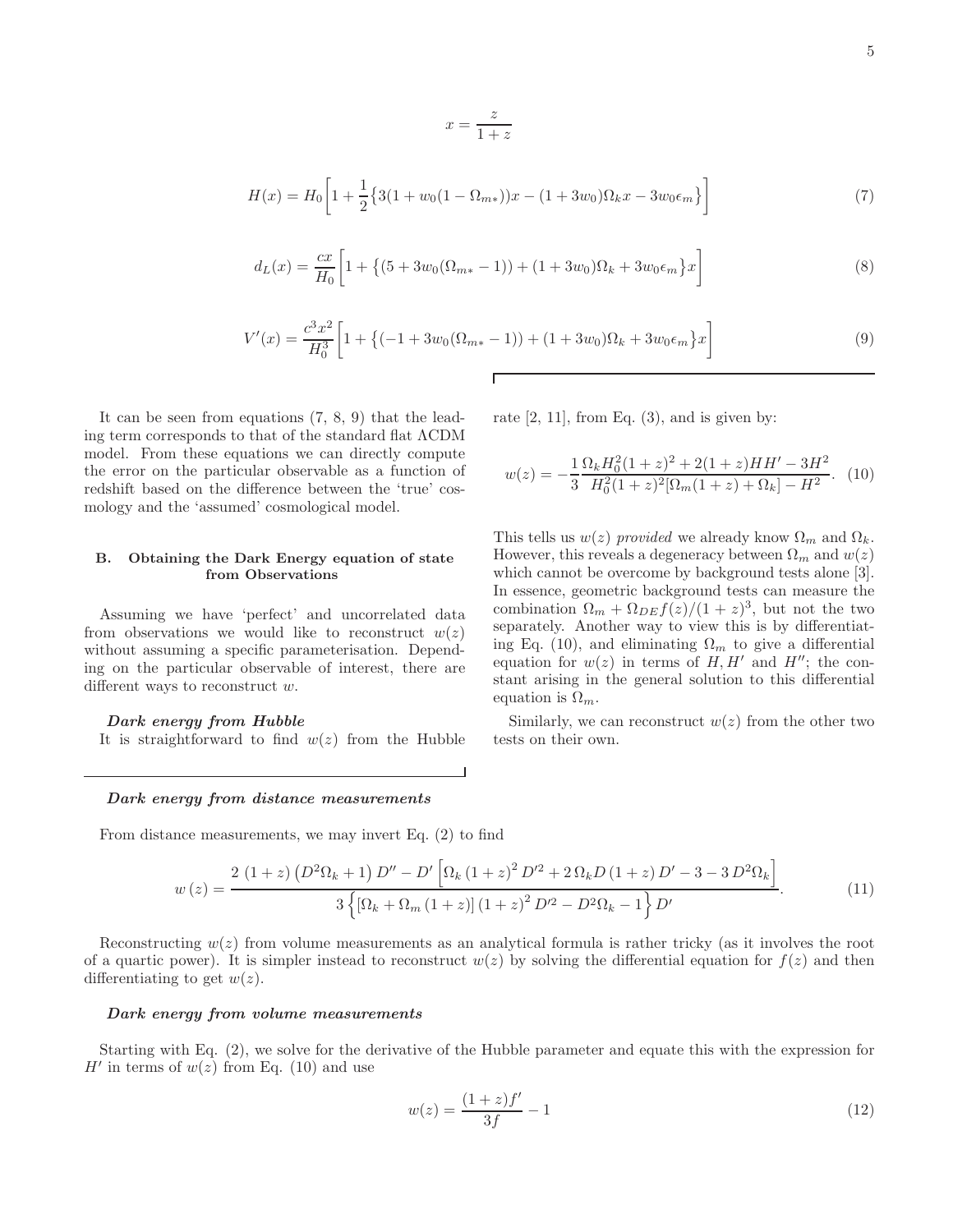to yield a first order differential equation for  $f$ , namely

$$
f'(z) = \frac{A(z) + B(z) + C(z)}{-H_0^2 V' \Omega_{\text{DE}}},
$$
\n(13)

where

$$
A(z) = -4\Big(V'H_0\left(c^3\sqrt{f(z)\Omega_{\rm DE} + X_{11}} + V'H_0^3\Omega_k\left(f(z)\Omega_{\rm DE} + X_{11}\right)\right)\Big)^{1/2}
$$

 $X_{ab} = (1+z)^2 (a\Omega_k + b\Omega_m(1+z)),$ 

 $B(z) = 2H_0^2 V''(f(z)\Omega_{\rm DE} + X_{11})$ 

with

and

$$
C(z) = H_0^2 V'' \frac{X_{32}}{1+z}.
$$

We solve this for  $f(z)$  and then use (12) again to yield  $w(z)$ . The solution for  $f(z)$  is unique since we demand  $f(0) = 1$ .

 $\Gamma$ 

# III. RECONSTRUCTING  $w(z)$

If we knew  $\Omega_m$  and  $\Omega_k$  perfectly then our three expressions for  $w(z)$  would yield the same function  $w(z)$ , assuming we lived in an exact FLRW universe. But what if – as is commonly assumed – we impose  $\Omega_k = 0$  when in fact the true curvature is actually non-zero? It is usually implicitly assumed that the error on  $w(z)$  will be of order  $\Omega_k$ , but, as was shown in [13] this is not the case. Will measuring  $V'(z)$  possibly circumvent this? And furthermore, are there similar issues from an imperfect knowledge of  $\Omega_m$ ?

#### A. Zero curvature assumption

We can easily see the implications of incorrectly assuming flatness by constructing the functions  $d_L(z)$  and  $H(z)$  under the assumption of the  $\Lambda$ CDM in a curved Universe (i.e. assuming  $w = -1$ ,  $\Omega_k \neq 0$ ) and inserting the results into Eqs (10) and (11).

If we then set  $\Omega_k = 0$  in Eqs. (10) and (11) we arrive at the two corresponding  $w(z)$  functions (if they exist) required to reproduce the curved forms for  $H(z)$  and  $d_L(z)$  in a flat Universe with dynamic dark energy. This would apply equally to  $d_A(z)$  for that matter - the results are exactly the same for any distance indicator. Figure 4 presents this method using for simplicity the concordance value of  $w = -1$  but we have checked that the qualitative results do not depend on the 'true' underlying dark energy model [33]. We assume  $\Omega_m = 0.3$  in all expressions; numbers quoted are weakly dependent on this. The resulting (spurious)  $w(z)$  can then be thought of as the

function required to yield the same  $H(z)$  or  $d<sub>L</sub>(z)$  as in the actual curved ΛCDM model: e.g.,

$$
d_L[\text{flat}, w(z)] = d_L[\text{curved}, w(z) = -1]. \tag{14}
$$

,

For example for the Hubble rate the reconstructed  $w(z)$ can be found analytically to be

$$
w(z) = -\frac{1}{3} \frac{\Omega_k (1+z)^2 + 3\Omega_{\text{DE}}}{\Omega_k (1+z)^2 + \Omega_{\text{DE}}},
$$
(15)

without any dependence on a specific parameterisation.

In the figure we show what happens for ΛCDM: curvature manifests itself as evolving dark energy. In the case of the Hubble rate measurements this is fairly obvious - we are essentially solving the equation  $\Omega_{DE} f(z) =$  $\Omega_{\Lambda} + \Omega_k (1+z)^2$  where  $f(z)$  is given by Eq. (4). For  $\Omega_k > 0$ ,  $w(z)$  must converge to  $-1/3$  to compensate for the curvature. For  $\Omega_k < 0$ , the opposite occurs and a redshift is reached when  $w \to -\infty$  in an attempt to compensate albeit unsuccessfully for the positive curvature. Already we can see why the assumption that the error in w is of order the error in  $\Omega_k$  breaks down so drastically.

Interestingly, the curved geodesics imply that the error in w reconstructed from  $d<sub>L</sub>(z)$  and  $H(z)$  have opposing signs at  $z \gtrsim 0.9$ , as can be seen by comparing the panels for the Hubble rate and the distance indicator in Fig. 4. Above the critical redshift the effect of curvature on the geodesics becomes more important than the pure dynamics, and the luminosity distance flips  $w(z)$  in the opposite direction to that reconstructed from  $H(z)$ .

In the case of volume measurements the reconstructed  $w(z)$  has a similar form to the w we obtained from the distance measurements  $D(z)$ . This can be seen from Eq. (5), where the distance information enters the equation as a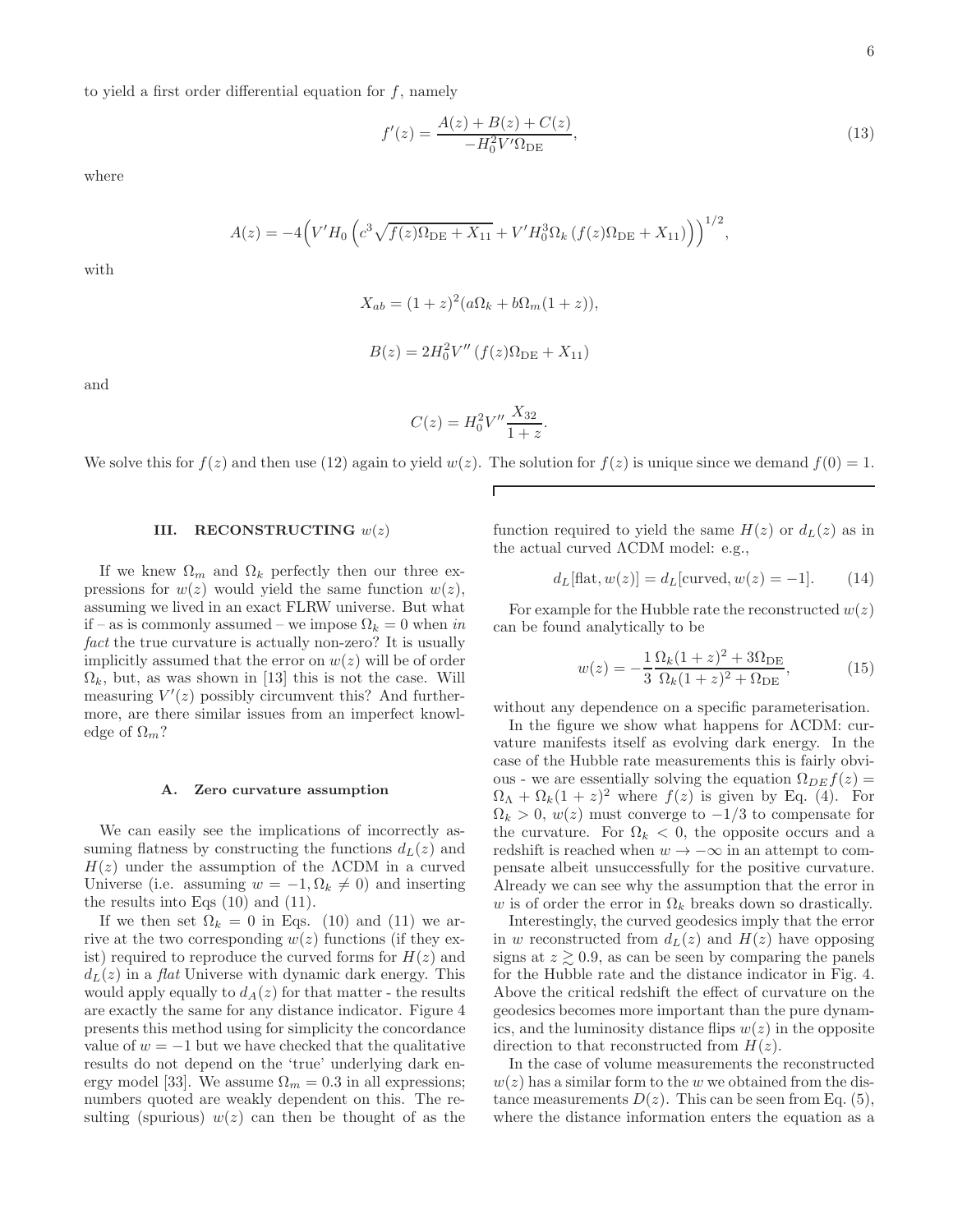

FIG. 4: Reconstructing the dark energy equation of state assuming zero curvature when the true curvature is 2% in a closed ΛCDM universe. The  $w(z)$  reconstructed from  $H(z)$  is phantom  $(w < -1)$  and rapidly acquires an error of order 50% and more at redshift  $z \geq 2$ , and diverges at finite redshift. The reconstructed  $w(z)$  from  $d_L(z)$  for  $\Omega_k < 0$  is phantom until  $z \approx 0.86$ , where it crosses the true value of  $-1$  and then crosses 0 at high redshift, where the bending of geodesics takes over from dynamical behavior, producing errors in opposite direction to the DE reconstructed from  $H(z)$ . In order to make up for the missing curvature, the reconstructed dark energy is behaving like a scalar field with a tracking behavior. These effects arise even if the curvature is extremely small  $( $0.1\%$ ). Reprinted from [13].$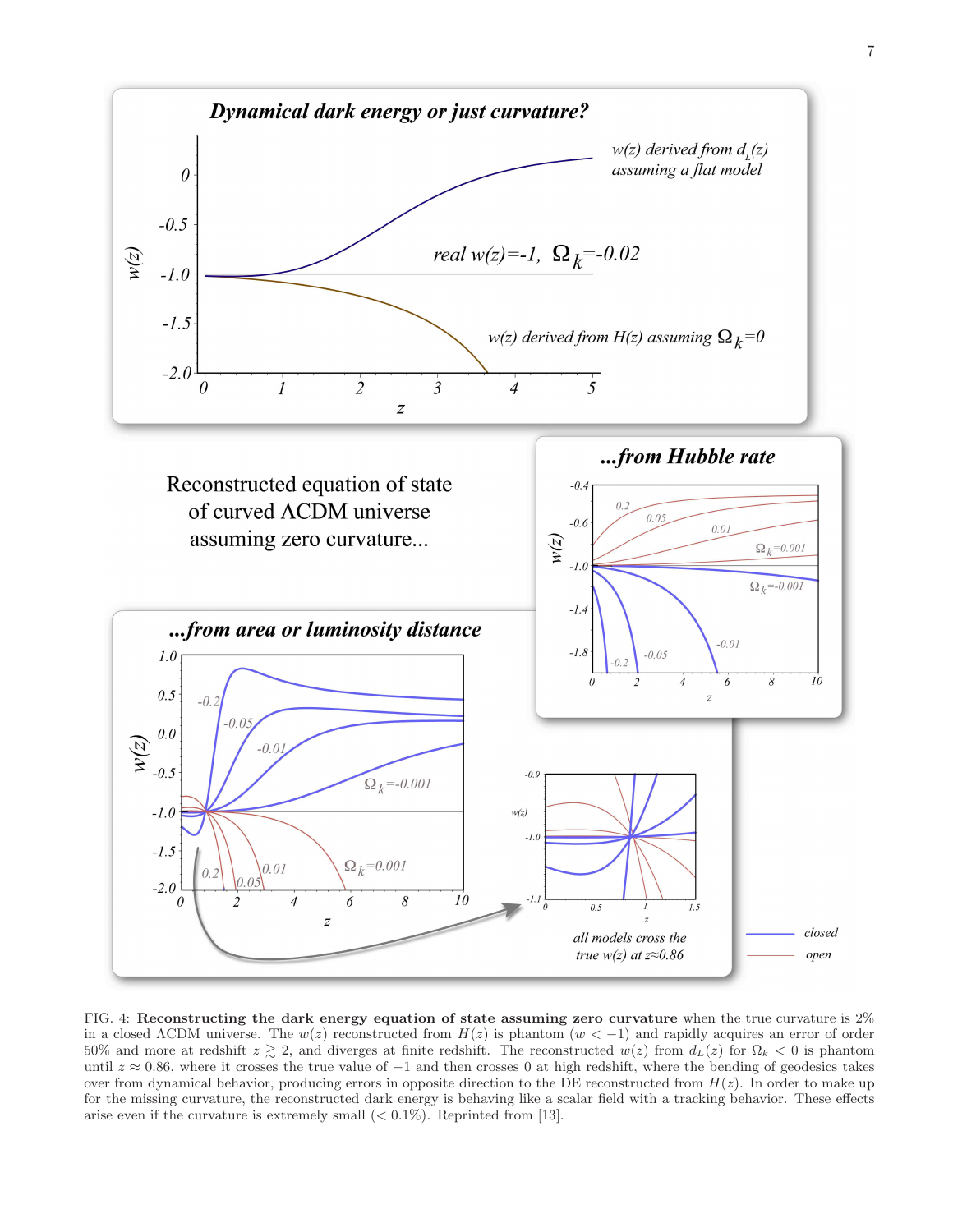square power. For example in the closed Universe case the reconstructed  $w(z)$  drops to more phantom values  $(-2.5 \text{ compared to } -1.3 \text{ for the distance measurements})$ in order to make up for the missing curvature.

Again the effect of curvature on the geodesics dominates the effect of dynamics for large z, and the distance contribution in the volume measurements flips the reconstructed  $w(z)$  at  $z = 1.6$ . The critical redshift of this flip is determined by the redshift at which the curvature of the geodesics affecting distance measurements becomes more important than the expansion rate. This playoff becomes more finely balanced for volume measurements due to the fact that  $H(z)$  appears both in  $D(z)$  (as a square power) and on its own. Hence  $w(z)$  has to work harder in reproducing curvature to counterbalance the opposing trends of expansion history and geometry, and so the balance is achieved at higher redshift. The specific redshift at which this happens is dependent on  $\Omega_m$  in that lower values imply higher value of the critical redshift.



FIG. 5: Reconstructed dark energy from volume measurements while incorrectly assuming flatness - Similar to the case for distance measurements in a closed Universe, the reconstructed  $w(z)$  must initially be phantom in order to compensate for curvature, and crosses the true value of  $w = -1$  at a redshift of z 1.6, which is greater than the redshift of 0.86 for the distance measurements alone [13]. After this point, the  $w(z)$  increases to overcome the curvature of the geodesics.

We have shown that incorrectly assuming flatness can result in a reconstructed  $w(z)$  that mimics dynamics, yielding errors on  $w$  that are much larger than the order of errors on  $\Omega_k$ . One might then ask if similar errors will result when incorrectly assuming a particular value for the matter density in the Universe,  $\Omega_m$ .

#### B. Uncertainties in the Matter content  $\Omega_m$

We consider the similar case of reconstructing  $w(z)$  in a flat Universe but here the errors occur when assuming the concordance value of  $\Omega_m = 0.3$  incorrectly. For example in this case the  $w(z)$  reconstructed from Hubble measurements Eq. (10) reduces to

$$
w(z) = -\frac{1}{3} \frac{2(1+z)HH' - 3H^2}{H_0^2(1+z)^2[\Omega_m(1+z)] - H^2}.
$$
 (16)

Similar expressions are found for both the distance and volume measurements. The  $w(z)$  curves obtained from incorrectly assuming  $\Omega_m = 0.3$  are shown in Fig. 6. If we assume flatness for this example we find that changing the value of  $\Omega_m$  can only affect the dark energy density, and thus change the value of  $H(z)$ . As  $\Omega_m$  is only present in all three observables through  $H(z)$  or integrals of  $1/H(z)$ , the reconstructed  $w(z)$  is the same for all three measurements. Interestingly, the reconstructed  $w(z)$  curves do not go through  $w = -1$  at  $z = 0$ , but are spread between -0.85 and -1.15 for  $0.2 < \Omega_m < 0.4$ . This is also shown in Fig. 7.





FIG. 6: Reconstructed dark energy from an incorrectly estimated matter density - The reconstructed  $w(z)$ for changing  $\Omega_m$  from all three measurements  $(H, D, dV/dz)$ . Since we assume flatness while changing  $\Omega_m$ , all three observables yield the same reconstructed  $w(z)$ , since  $\Omega_m$  only enters the functions through  $H(z)$  or integrals of  $1/H$ . For  $\Omega_m > 0.3$  the dark energy tries to compensate for the extra matter contribution and so asymptotes to  $w = 0$  as  $z \to \infty$ . For  $\Omega_m < 0.3$  the  $w(z)$  is of the same form to what is reconstructed from neglecting curvature in a closed Universe (see Fig. 4), and the phantom w tends to  $-\infty$  as it attempts to compensate for the 'missing' matter density.

Given any scenario of an assumed cosmology that differs from the 'true' Universe, we can derive the value of today,  $w(z = 0)$  from both the Hubble and distance measurements as

$$
w(0) = \frac{3 - 4\Omega_{k*} - 3\Omega_m + \Omega_k}{6\Omega_m + 6\Omega_{k*} - 3\Omega_{m*} - 3 - 3\Omega_k}
$$
 (17)  

$$
\sim \frac{\epsilon_m}{(-1 + \Omega_{m*})} - \frac{2\Omega_k}{3(-1 + \Omega_{m*})} - 1,
$$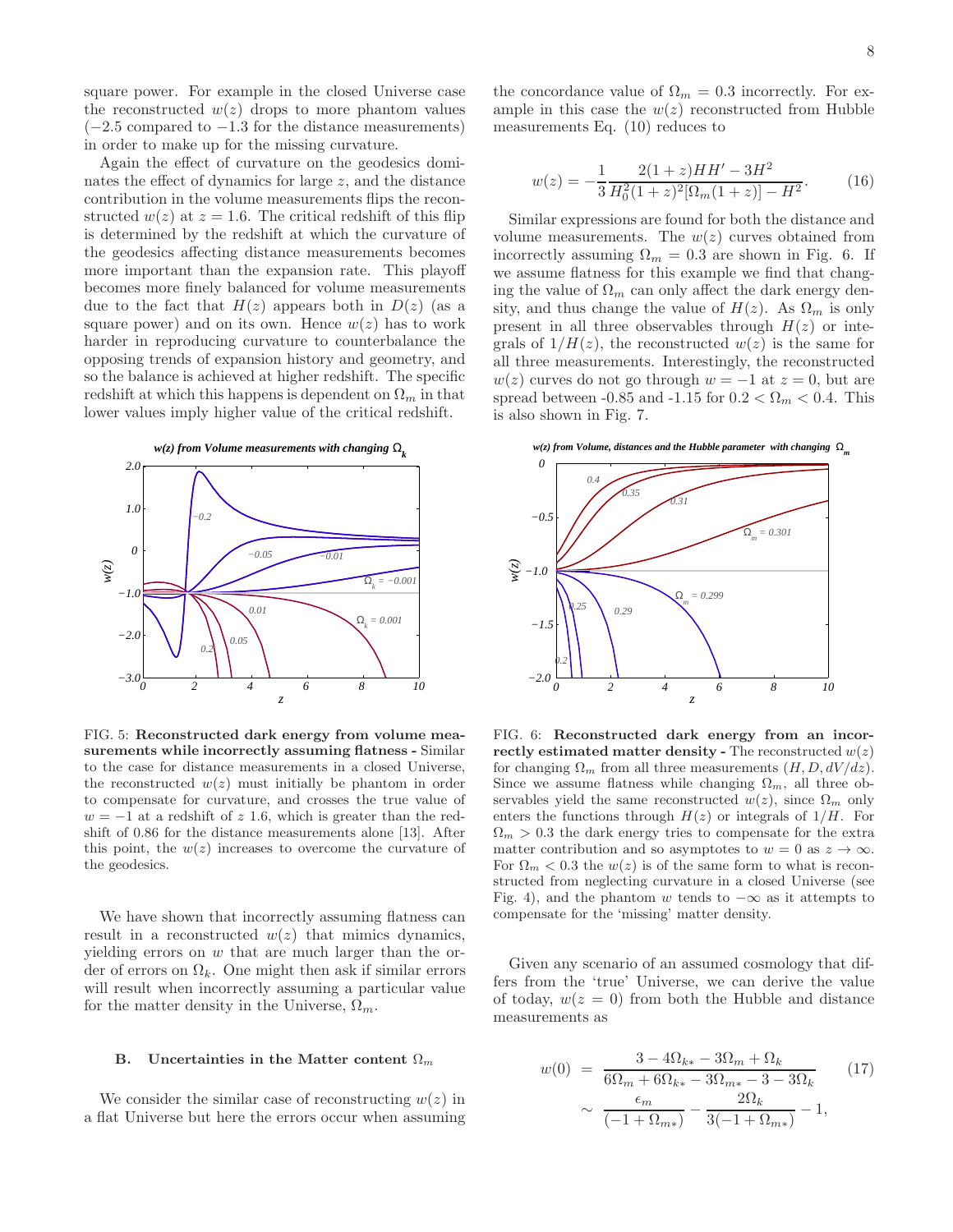where  $\epsilon_m = \Omega_{m*} - \Omega_m$  as defined above where the asterisk indicates assumed but incorrect values of the corresponding quantities. We vary this equation in one 'true' density  $(\Omega_m$  or  $\Omega_k)$  at a time, while keeping the other constant at the assumed value of either  $\Omega_k = \Omega_{k*}$  or  $\Omega_m = \Omega_{m*}$  to produce the curves in Fig. 7. This parameter  $w(z = 0)$  allows us to easily quantify the affect of assuming an incorrect cosmological model on the inferred low-redshift value of w.



FIG. 7: Low redshift variation in  $w(z)$  from  $H(z)$  and  $D(z)$ - incorrectly assuming concordance values of  $\Omega_m = 0.3$ and  $\Omega_k = 0$  results in a variation in the low-redshift value of  $w(z)$  reconstructed from observables. The relationship between the error in the cosmological parameter and the reconstructed value for w (while keeping the other cosmological parameter fixed at the prior value) is shown for both  $\Omega_m$  (the green curve) and  $\Omega_k$  (the blue curve).

## IV. PARAMETRIC DEGENERACIES

We now want to connect the non-parametric approach we have followed above with standard approaches to degeneracies and so we expand Eqs. (10) and (11) for the Hubble rate and distance measurements to first order in  $x = z/(1 + z)$ . This allows us to link to the parameters  $w_0, w_a$  used in the Chevallier-Polarski-Linder (CPL) [25, 26] parameterisation  $w_{\text{CPL}}(z) = w_0 + w_a \left(\frac{z}{1+z}\right)$ , which is used in the Dark Energy Task Force report [1]. The values of  $w_0, w_a$  obtained using this expansion are given below.

From Hubble rate measurements

$$
w_0 = -\frac{\Omega_k + 3\Omega_{\text{DE}}}{3(1 - \Omega_m)}
$$
  

$$
w_a = \frac{4}{3} \frac{\Omega_k \Omega_{\text{DE}}}{(1 - \Omega_m)^2}
$$
 (18)

$$
w_0 = -\frac{\Omega_k + 3\Omega_{\text{DE}}}{3(1 - \Omega_m)}
$$
  

$$
w_a = -\frac{2}{3} \frac{\Omega_k (\Omega_k - \Omega_{\text{DE}})}{(1 - \Omega_m)^2}
$$
 (19)

We plot in Figure 8 the non-parametric reconstructed  $w(z)$  along with the reconstructed  $w_{\text{CPL}}(z)$  from the coefficients given by Eqs. (18, 19) for the observables  $H(z)$  and  $d<sub>L</sub>(z)$ .



FIG. 8: Degeneracies in standard parameterisations  $w(z) = w_0 + w_a \frac{z}{1+z}$  using the coefficients in Eqs. (19) and (18) (solid lines) compared with the fully non-parametric  $w(z)$ inferred from Hubble and distance measurements. Using a limited parameterisation of  $w(z)$  like this incorrectly makes it appear that dark energy and curvature are not completely degenerate, leading to artificially strong constraints on curvature and  $w_0, w_a$ .